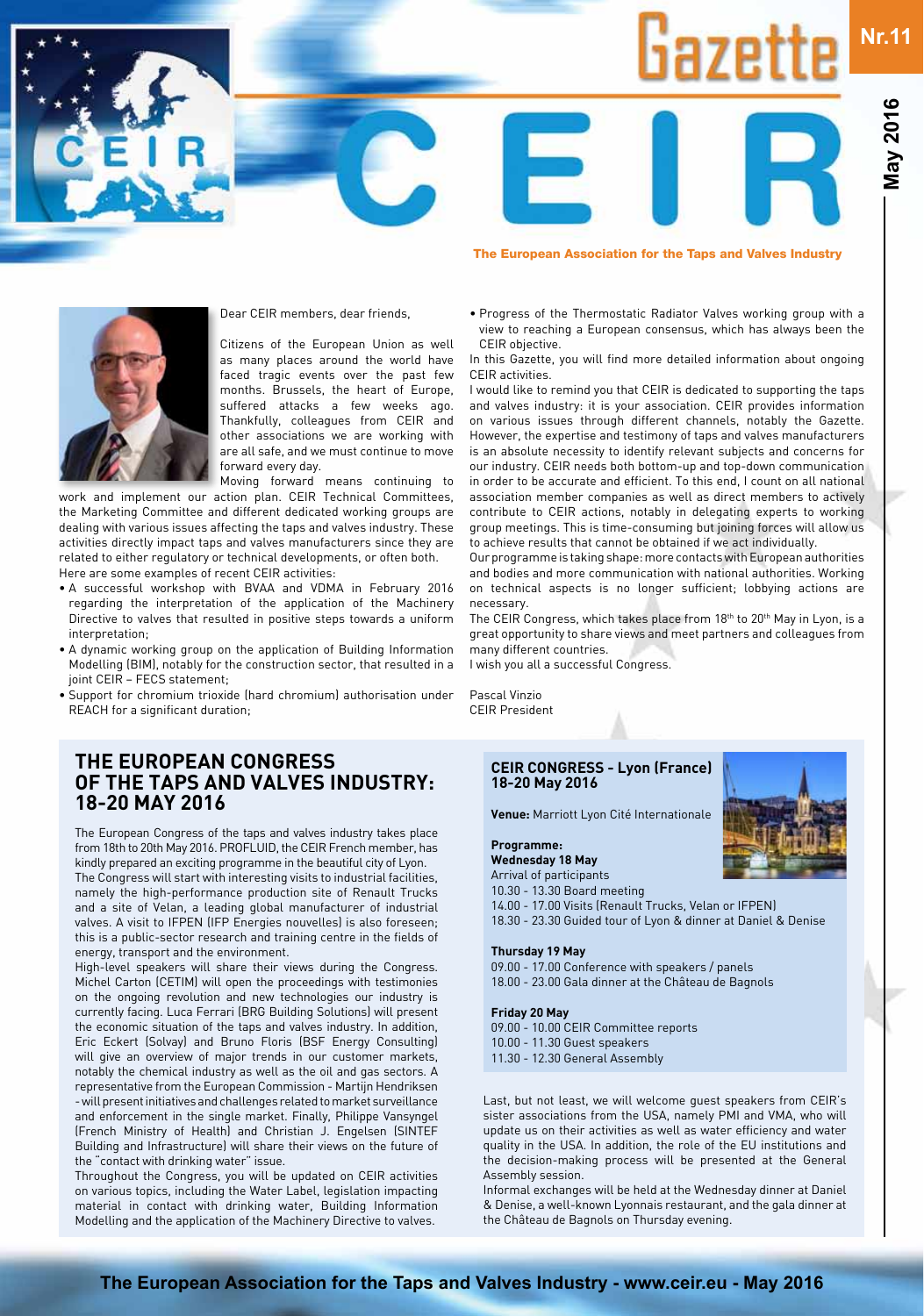# **Nr.11 CEIR GAZETTE**

### **See and be Seen – Water Label increases its visibility in Europe**

It has been another remarkable period of rapid growth for the multi award-winning European Water Label. Yvonne Orgill, its Managing Director, reviews the development of the scheme throughout the Winter and Spring months and considers what lies ahead in 2016.



Feverish, non-stop activity has resulted in more major advances in the development of the European Water Label.

The Label is gaining higher visibility throughout Europe. It has been seen at the major industry fairs of MCE in Milan, KBB in Birmingham England, and at the Poznan Installer Fair in Poland. Thousands of visitors, key decision makers in their own fields of activity, have witnessed, first hand at busy display booths, how important the Label is becoming in assisting Europe's drive for economies in water and energy use.

The Label is also gaining higher visibility in product marketing, sales and distribution. It can now be seen, in greater volume, on products sold in the large DIY stores and builders' merchants. It is gaining ground in manufacturers' websites and point-of-sale material and packaging. There is no doubt that consumers are taking heed of the messages which the Label is delivering.

The scheme's information and product details are now available in no less than four European languages – English, German, Spanish and Turkish, with a further two, Italian and French, to be undertaken during 2016. This achievement was regarded by scheme supporters as a key goal, aiding awareness and visibility and driving product registrations.

Likewise, the introduction of a network of National Agents working closely within their own markets is also regarded as a key goal. To that end the AGRIVAL and AVR are already on board and negotiations with our colleagues in Turkey are underway.

Green Building Codes, Eire, have linked to the Scheme as they see the positive benefits offered in pushing the message to use less water and reduce waste in all buildings.

A major milestone was reached in April when the first Central European brassware manufacturer, FERRO SA of Skawina, Poland, joined the scheme (www.ferro.pl).

Ferro announced "Fittings brand Ferro joined the European classification system Water Label - an initiative uniting manufacturers involved in promoting the efficient use of water by improving the efficiency of products used in the bathroom. Thus, the company FERRO is the first manufacturer of fittings from Central Europe, whose products have been introduced to the online database EWL.

More here $\rightarrow$  www.ferro.pl/ferro-water-label.html

The database of 9,500 products in 13 fullydeveloped product categories is now supported by 105 registered bathroom and kitchen brands. It can be viewed in 34 countries. For the future, more discussions will take place with like-minded organisations across Germany, Portugal, Spain, UK and Italy to openly discuss how they can all work together in support of one industryled Labelling Scheme.



The European Water Label is gaining visibility. It is growing and becoming increasingly recognised as the preferred Label amongst key industry leaders and decision makers. It is getting seen across Europe and further development and growth will be the result during 2016.

Together, we must continue the positive drive forward and continue building the momentum.

\_\_\_\_\_\_\_\_\_\_\_

The voluntary European Water Label Scheme is an undeniable success. It is low cost, maintains consumer choice, and does exactly what it is designed to do - inform and educate. www.europeanwaterlabel.eu



The voluntary European Water Label Scheme is an undeniable success. It is low cost, not-for-profit, international industry labelling scheme for bathroom and kitchen products.

The scheme provides easy access to a database of products which, when installed and used correctly, will use less water, save energy and save money. The scheme is administered by the Bathroom Manufacturers Association. Applications to join the scheme as registered companies or scheme partners are invited.

www.europeanwaterlabel.eu

#### **Media Contacts**

Bathroom Manufacturers Association Innovation Centre 1 Keele Science and Innovation Park Newcastle-under-Lyme ST5 5NB England Telephone +44 (0) 1782 631619 Fax +44 (0) 1782 630155 email: info@bathroom-association.org.uk

**- 2 -**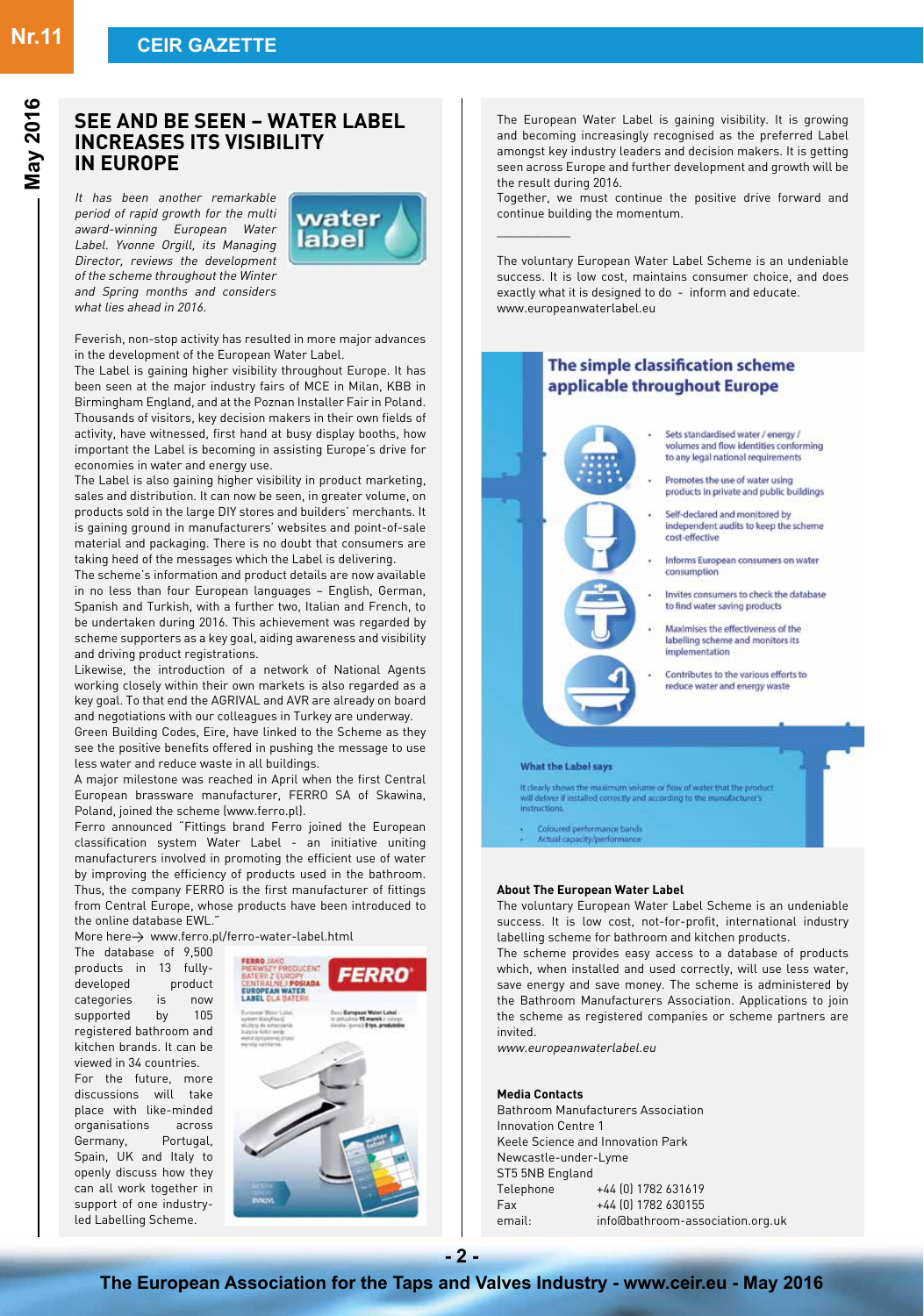#### **PMI Members Donate Hundreds of Faucets and Supplies Installed by UA Plumbers in Response to Flint Lead-in-Water Crisis**

By Barbara C Higgens CEO and Executive Director Plumbing Manufacturers International



March 30, 2016 – In response to a lead-in-water crisis in Flint, Mich., members of Plumbing Manufacturers International (PMI) donated hundreds of faucets and other plumbing supplies that were installed January 30 in more than 1,500 homes.

A team of nearly 470 plumbers from local unions of the United Association of Journeymen and Apprentices of the Plumbing and Pipe Fitting Industry (UA) installed the faucets and supplies, along with water filters provided by the state of Michigan. The humanitarian effort was coordinated by PMI and the UA Local 370 in Flint. Both organizations saw a generous response to a joint call-to-action issued to their members, with some volunteers traveling hundreds of miles to help. The PMI/UA response was covered by several major U.S. media outlets.

"Seeing hundreds of volunteers gathered in one place with all of the donated products under the banners of the PMI members was truly inspiring," said Barbara C. Higgens, PMI CEO/Executive Director. "The can-do attitude demonstrated by all the participants was heartwarming, but it is what we've come to expect from these outstanding professionals and companies".

The crisis in Flint began after city officials decided to switch the city's water supply from Lake Huron to the Flint River. Officials in charge of making this transition failed to consider all the consequences of that change, leading to disastrous decisions pertaining to corrosion control and lead testing. This failure led to lead leaching into the water and a terrible public health crisis caused by residents drinking unsafe water for months while officials insisted it was safe.

PMI and its members' products clearly were not part of the problem;



*More than 470 plumbers from across Michigan rally together to help residents in Flint, MI.*



*Plumbers installed state-provided filters in more than 1,500 homes around Flint, and new faucets in homes where existing products were not compatible.*

yet, many member companies were very proud to be part of the relief team assembled to mitigate the effects of the crisis. Contributing to this effort were American Standard Brands, BrassCraft Manufacturing Co., Delta Faucet Co., Fluidmaster Inc., Kohler Co., Moen Inc., Pfister, Speakman Co. and Viega.

#### **About PMI**

Plumbing Manufacturers International is the voluntary, not-for-profit international industry association of manufacturers of plumbing products, serving as the Voice of the Plumbing Industry. Member companies produce 90 percent of the nation's plumbing products. As part of its mission, PMI advocates for plumbing product performance and innovation contributing to water savings, sustainability, public health and safety, and consumer satisfaction. For more information on PMI or its conferences, contact the organization at 1921 Rohlwing Road, Unit G, Rolling Meadows, IL, 60008; tel.: 847-481-5500; fax: 847- 481-5501. Visit our website at www.safeplumbing.org.



*Genesee County Sheriff Robert Pickell, joins UA leaders on local news providing helpline information to residents.*



*Tom Bigley, Director of Plumbing, UA, addresses the group before the teams roll-out.*

*Community volunteers helped sort products donated by PMI members prior to installations.*



**- 3 -**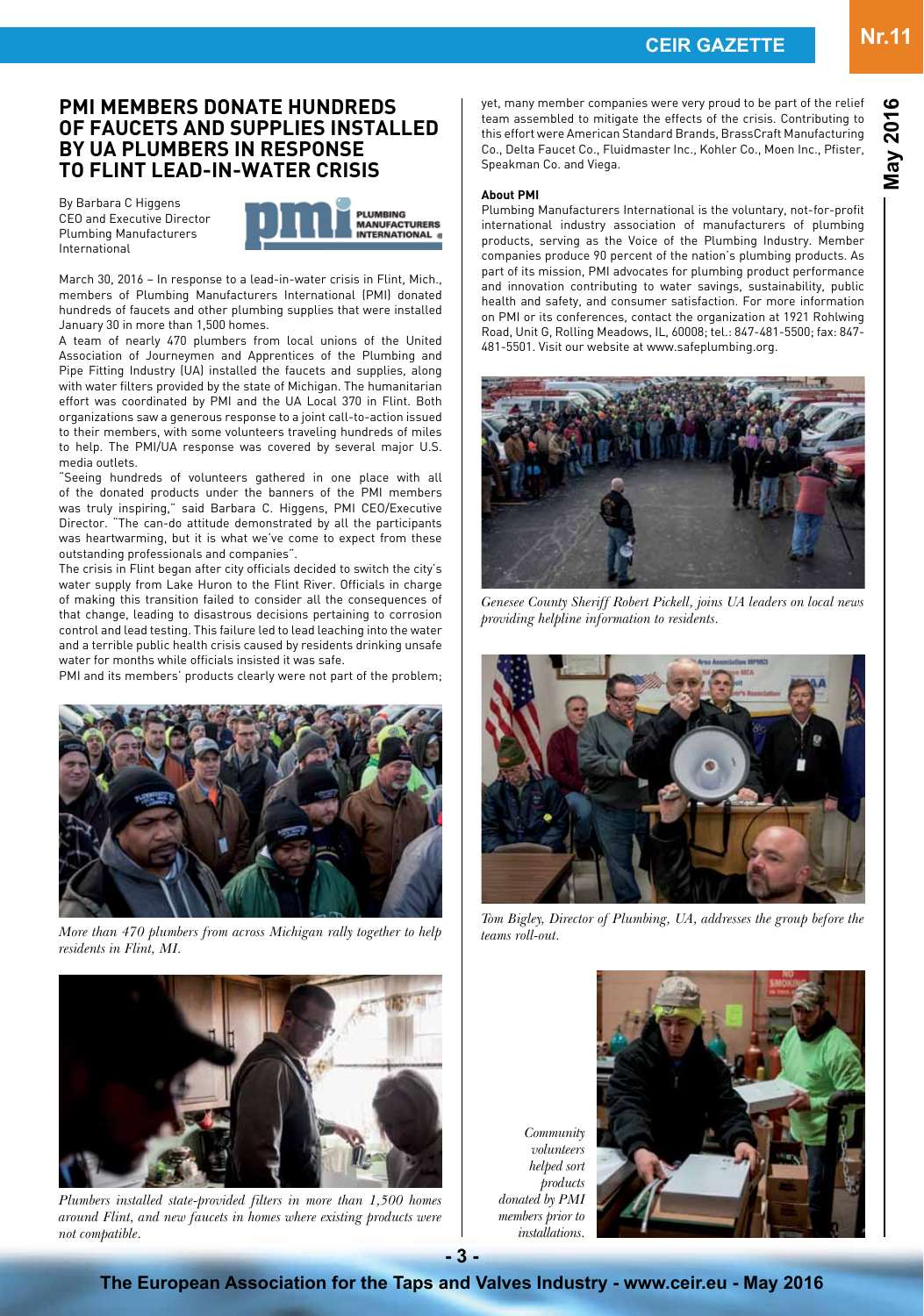### **Counterfeiting and non-compliance**

Counterfeit and non-compliant products hurt both global economic growth and customers. Join the fightback.

The statistics paint a frighteningly clear picture of the scale of economic impact of the global trade in counterfeit goods. A recent OECD report estimated that 2.5% of spending goes on counterfeit goods<sup>1</sup>, and there are very few industries that are unaffected. Research continues to show strong links between the counterfeit goods trade and organised crime and terrorism $^2$ . But there are also stats to prove that action can be taken successfully. BEAMA, a British association representing manufacturers of electrical, heating and plumbing products, runs an anti-counterfeiting project that over more than 15 years has resulted in the seizure and destruction of over 17 million products. Whereas 'counterfeit' means products that are (often substandard) copies of existing designs and contravene trademarks, 'non-compliant' products may not infringe

intellectual property laws, but can be equally problematic. Because they do not conform to standards, are promoted with misleading claims, or have not been tested to demonstrate their safety and efficacy, they can be just as risky for anyone who comes into contact with them.

Counterfeits and noncompliant products have much in common and raise serious issues for the whole supply chain. For manufacturers, there is the undercutting



from and loss of business to companies that engineer, test and certify their products less thoroughly. There is also the reputational risk to the industry of high quantities of substandard products. Certification and approvals bodies can also suffer if

1 OECD (2016), 'Trade in Counterfeit and Pirated Goods - Mapping the Economic Impact', OECD Publishing, accessed at http://www.keepeek.com/Digital-Asset-Management/oecd/governance/trade-in-counterfeit-and-piratedgoods\_9789264252653-en#page1 on 3/5/16 2 UNIFAB (2016), 'Counterfeiting & Terrorism Report 2016', accessed at http://

www.unifab.com/images/Rapport-A-Terrorisme-2015\_GB.pdf on 3/5/16

### **AGRIVAL WARNS OF THE HEALTH RISKS ASSOCIATED WITH FAUCETS**

For a number of years now, Agrival, the Spanish Faucet Manufacturers Association, has been noting a significant drop in minimum quality standards for faucets available on the Spanish market, due mainly to the arrival of imported products subject to very little control.

This problem is frequently made worse by end consumers' lack of knowledge and understanding when it comes to buying a faucet. In response, Agrival is informing the public on a number of points that should be considered to help choose the right faucet for your needs, not to mention one that is safe, both functionally and health-wise.

All faucets sold in Spain must be made from an alloy that meets the minimum guaranteed standards of UNE-EN 1982:2009 Copper and Copper Alloy Ingots and Castings, which establishes the Europe-wide quality requirements for the chemical composition used in the manufacture of faucet products. In order to ensure that there is no risk of

their marks and certification are copied.

Distributors are now seen as responsible for the goods they import or supply to a more stringent level, so should be sure that what they are selling is legal and will perform adequately. This also goes for installers who stand to use business if they are known for using substandard products.

And of course consumers are defrauded by products that don't work, even if they have bought them for an unrealistically low price, and also face risks to their personal safety. In the taps and valves industry, important requirements are in place to ensure that materials do not harm the quality of drinking water. If safeguards have not been put in place to ensure this, everyone is at risk.

There are some important principles if anti-counterfeiting and compliance work is to be successful. First among these is the need to work together. The initial step towards this is for the reputable companies to acknowledge that the industry has issues, and to acknowledge that by pooling resources, or even just uniting behind a consistent message, will bring greater rewards than companies only working in isolation. For example, companies should understand that when liaising with authorities, a joint industry approach will carry more weight than an individual company's representation.

Secondly, there is a need to broaden activities beyond a company's own part of the supply chain. While, for example, manufacturers will have most issues in common with each other, if they do not communicate with distributors then the opportunity to take action is greatly reduced. There will also be a lot to learn from other stakeholders.

Thirdly, don't be afraid to pursue practical action. This could be urging governments and enforcement bodies to make anticounterfeiting and product compliance a priority. It could be website monitoring. It could be reporting suspicions. It could be setting up a market surveillance scheme where suspect products are tested. It could be investigating and halting the production and supply of goods as BEAMA has done.

This should also include prevention measures. Manufacturers should be vigilant with keeping product registrations up to date, and proactive in protecting their brands – for example registering distinctive identification marks (logos, colours, numbers) that, when copied, mean a product can be identified as infringing intellectual property.

For specifiers, again vigilance is key and the use of reputable manufacturers and distributors may help. Fake products can look very similar to genuine product, but a useful rule of thumb is 'if the price seems too good to be true, it probably is'.

So while infringing products may never be completely eradicated, taking action does have results – disrupting the trade in counterfeit and non-compliant goods makes it harder for substandard and potentially dangerous products to enter the wider supply chain, thereby ensuring legitimate companies are treated fairly and protecting the interests – and health – of consumers.

contamination to humans. It should not be forgotten that faucets are in constant contact with water, so their parts and finishes are exposed to damp and their materials must be guaranteed against oxidisation. Low-quality chrome-plating is toxic, and arsenic is present in the majority of low-cost faucets, which means that using this kind of faucet impacts upon end users' health, "poisoning" them in amounts that are small but admissible in the European Union.

It is important to know that faucets do not carry CE conformity marking, which means that any such products with the mark found on the market are misleading and have no guarantee of quality. They simply betray the great ignorance of their manufacturer, not to mention raising doubts as to their reliability.

Often low-cost faucets do not meet minimum requirements, and any savings come from parts that provide no guarantee of either quality or durability. We are always concerned about the quality of the water supplied to our homes, workplaces, hospitals, schools, etc., but we forget that it is equally or more important that the faucet, through which it flows has the same commitment to quality.

**- 4 -**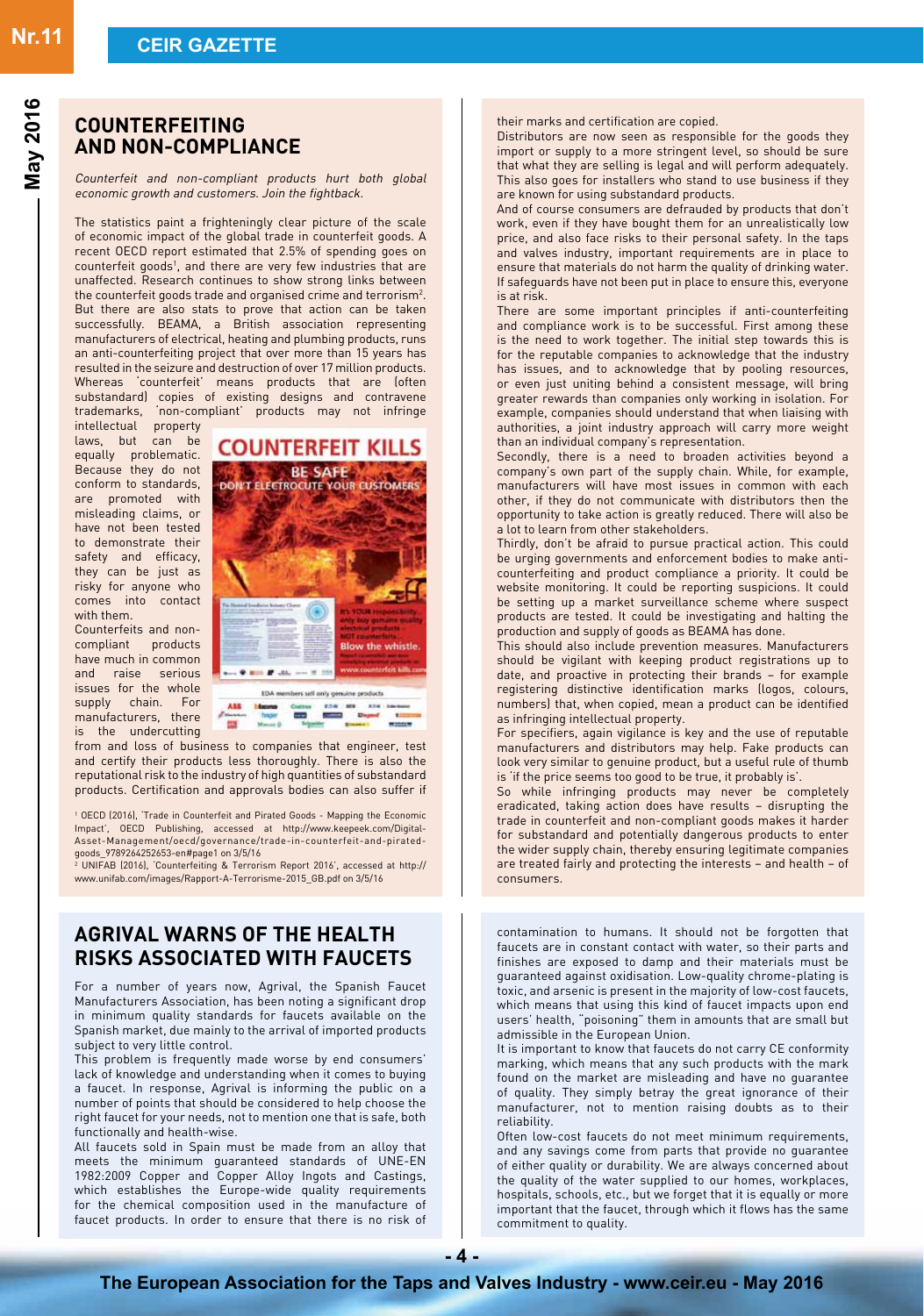**May 2016**

# **CEIR joins forces with FECS when stating its position on building information modelling (BIM)**

As explained in the last CEIR Gazette, BIM is a methodology based on the use of coordinated, coherent and computable information about the physical and functional characteristics of a building or infrastructure.

The goal is to establish a reliable knowledge base for decisionmaking throughout the entire building's life cycle.

Also, BIM moves the construction industry from an opaque and hostile environment to a more collaborative one, where Manufacturers of BIM components compound other stakeholder's BIM models and where the different stakeholders' specialized tools take profit of BIM components information. Therefore, ensuring the quality of BIM components is important because:

- BIM users trust the information contained on BIM Components provided by the manufacturers.
- Wrong BIM Components in the cloud or on the internet may create misleading information which could bring legal consequences (if the metadata included in the BIM Components leads to mistakes).

William S. Sandler, CAE President Valve Manufacturers Association Washington, DC 20036 wsandler@vma.org www.vma.org



### **The 2016 Industry Outlook: Up for a Few, Down for Many**

Based on our recently issued Market Forecast of Industrial Valve Shipments in the United States for 2016 as well as presentations at our recently completed VMA Leadership Forum in Denver coupled with discussions with our industry leaders, 2016 will not be a banner year for the industrial valve industry in the U.S. and Canada.

Our Market Forecast is showing a very flat 2016. The only enduser industries indicating growth are water and wastewater, chemicals and commercial construction.

Others are either flat or down. This reflects what was said by our industry leaders at our Valve Industry Leadership Forum in March. Some of the phrases used to describe this year as well as 2015 were "challenging", "tough" and "no projects". It was also cited that these market conditions were not limited to the U.S. and Canada.

### **MACHINERY DIRECTIVE AND INDUSTRIAL VALVES: CEIR committed to support the industry compromise in front of the EC**

The application of the Machinery and Pressure Equipment Directives (PED) to industrial valves has already been discussed within CEIR for several years.

As a reminder, VDMA recently considered changing its

So yes, BIM seems to be here to stay but the fact is that in spite of spreading fast it is still 'under construction' in several fields (metadata definition, legal issues, liability issues…) and CEIR associates need to state their position before the BIM framework on product information but also in terms of liability issues are both being defined.

That is why the CEIR Board approved a Position Paper on BIM -which was also supported by FECS (the European Sanitaryware Producers Federation) stating that:

- There is a growing need for sustainable buildings in both new build and refurbishment projects;
- Industry needs cohesive tools to aid manufacturers;
- Manufacturers must play a pivotal role in the development of a harmonised BIM system;
- Product information is a key aspect: there is a need for a common template across Europe stating which information a BIM object needs to provide;
- The liability issue is of key importance: manufacturers must ensure that BIM information is accurate and that all stakeholders understand that this information is linked to the product life cycle and not to the building life cycle.

This paper, available at http://ceir.eu/publications/positionpapers, will guide CEIR members when stating its position to the new CEN/TC 442 for BIM standardization -among othersbefore the CEN/TC 442 develops the structured set of standards, specifications and reports intended to rule the BIM from now on.

The table below shows the share of market for each of the 15 industries followed in the U.S.:

| <b>Power Generation</b>        | 12.0% |
|--------------------------------|-------|
| Co-Generation                  | 1.7%  |
| <b>Gas Distribution</b>        | 1.8%  |
| Oil & Gas Transmission         | 6.2%  |
| <b>Petroleum Production</b>    | 10.5% |
| Petroleum Refining             | 11.1% |
| Chemical                       | 18.7% |
| Iron & Steel                   | 1.7%  |
| Pulp & Paper                   | 6.4%  |
| Marine                         | 1.4%  |
| <b>Commercial Construction</b> | 5.0%  |
| Food & Beverage                | 2.4%  |
| Water & Sewage                 | 17.8% |
| Mining                         | 0.6%  |
| Textile                        | 0.4%  |
| Other                          | 2.3%  |

Our economic consulting firm ITR Economics made a presentation at the Forum which pretty much echoed what our industry leaders shared with me, namely declining growth in 2016 in the leading indicators related to our industry. ITR went on to say that "U.S. Industrial Production, our benchmark for the U.S. economy (along with GDP) is in decline. The average production over the last three months has declined 2.4% over the last four months." We will continue to monitor 2016 and in August in San Diego at our Market Outlook Workshop we will learn from 11 end-user industry experts the outlook for 2017.

position on this topic: actuated valves would be considered as "machines" and would have to fulfil all requirements of the Machinery Directive and this would also be detailed in the declaration of conformity for the product. This would contradict with the CEIR and BVAA positions and could lead to a very high confusion on the market. We therefore initiated discussions some 2 years ago within the industry but also with the European commission in order to look for a solution that would prevent this situation. The workshop held in February was a success and gathered CEIR, VDMA, BVAA and a number of experts from member companies. Here again, the argument of all parties were extensively discussed.

**The European Association for the Taps and Valves Industry - www.ceir.eu - May 2016 - 5 -**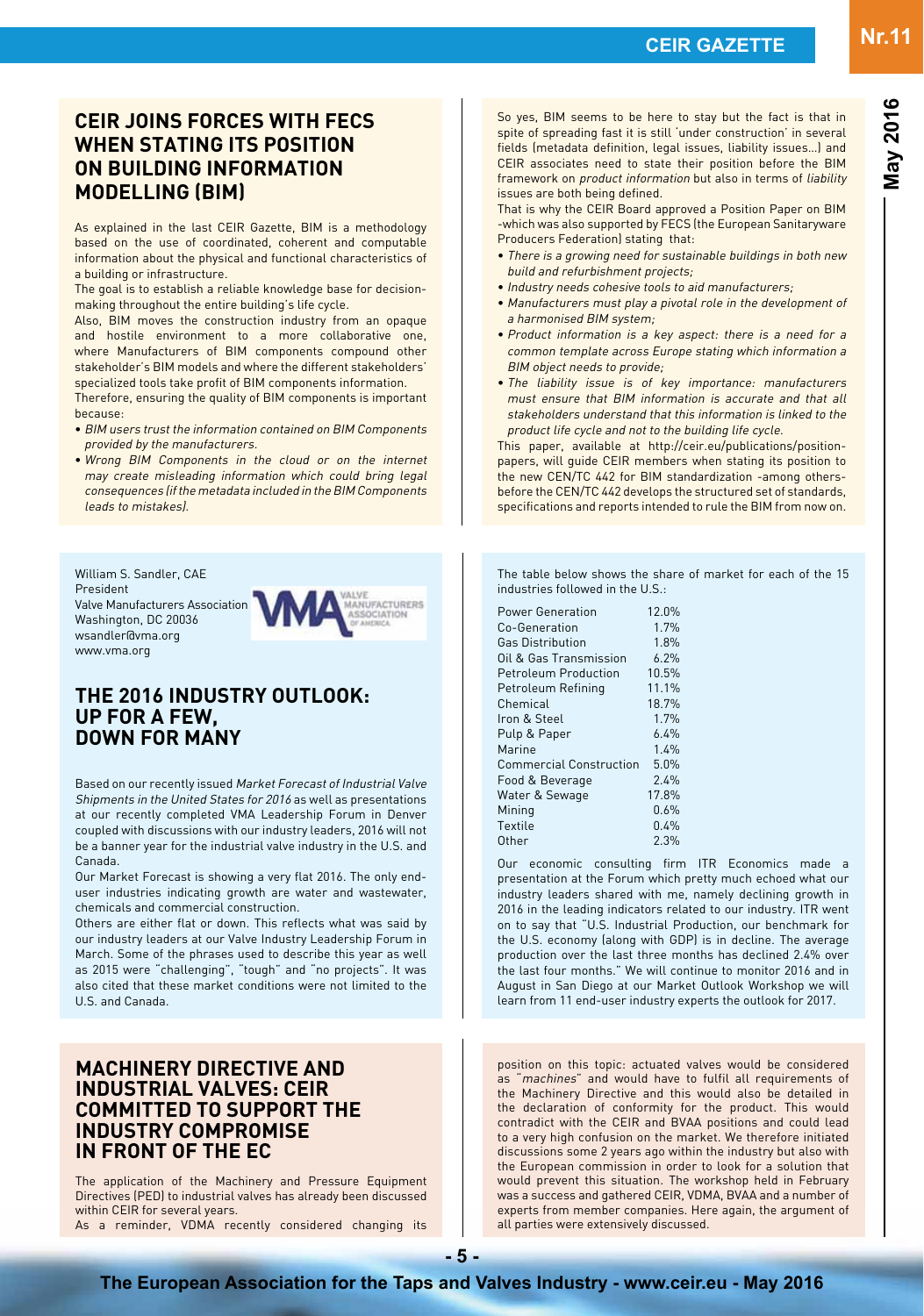**May 2016**

It appears the road for a position that brings legal security for manufacturers, high levels of safety and simplicity appears quite narrow taking into account the interaction between the Pressure Equipment Directive and the Machinery Directive. Actuated valves that meet the criteria of the machine definition and of the category 1 of pressure equipment directive is automatically excluded from the pressure equipment directive. This is considered as a major loophole for valves and a risk that could see valves' safety and quality decrease in Europe. We all agreed that the industry must find an agreement and the following compromise emerged: for valves covered by PED, only the PED formally applies, and, in addition, the industry commitment to apply the risk analysis and reduction

### **CIRCULAR ECONOMY: Focus on environmental footprint of products**

Environmental footprint has been included in the circular economy package published by the EC in December 2015. What are the challenges for our industry?

Initiatives and standards on this topic have emerged all over the world since the first version of ISO 14020 standard in 1998, which is the basis for most environmental communication schemes. The demand is increasing, pushed by the market and by legislation.

In France, the building and construction sector has developed French standards on "type III environmental declaration". This "type III" is the most stringent way to proceed; a full life cycle analysis of the product must be done, and the environmental impacts, at all life cycle stages, must be communicated in a document which is quite complex. These environmental impacts include the well-known CO $_{\textrm{\tiny{2}}}$  carbon footprint, but also others, such as resource depletion or water toxicity. Even though, European standards start to be applied, some principles from the original schemes have been transformed into French laws; it is now forbidden to make any environmental advertising if you do not have a "type III" declaration that support your claim. The objective here is to protect customers from greenwashing. But, it also opens the door to new possibilities; an architect, who may have in hand similar environmental declarations for each component, could calculate the footprint of the whole building. This will be useful for comparing Zero-Emission Buildings; the Environmental performance of the building

### **CHROMIUM TRIOXIDE: Update on CTACSub Consortium Applications for REACH Authorisation**

In 2013, Chromium Trioxide was added to REACH Annex XIV that lists substances subject to authorisation in Europe, with a sunset date of 21 September 2017. Use in Europe of the chemical as a substance or in a mixture after that date requires an authorisation for that use, held either by the downstream user or the user's upstream supplier.

This means companies that manufacture, import or use Chromium Trioxide must put together applications and register these applications with ECHA to obtain an authorisation from the European Commission for the continued necessary use. Each authorisation issued will contain a review period. Authorisation holders that wish to maintain their authorisation beyond the review period will have to file a full set of updated data for re-approval. Several applications have been submitted to ECHA before the deadline (21st of March), relating to the use of Chromium Trioxide in taps and valves industry. Among them, CEIR is especially focusing on the application for authorisation submitted by the Chromium Trioxide Authorisation Submission Consortium (CTACSub), which would cover the remaining uses of Chromium Trioxide in the industry applications where alternatives are not yet available.

methodology of the Machinery Directive.

Even if VDMA considered that they cannot endorse this principle as a "new position" so far, they agreed that CEIR will still propose this position to the EC Machinery working group (WG): an approval of this WG will hopefully close the endless semantic discussion of the "specific application" of valves and prevent any "category 1" valves being downgraded regarding pressure safety. Therefore, a new text is now being drafted within CEIR that will be presented to the EC WG and national authorities in 2016.

However, the involvement of all CEIR members remain necessary until our position can be definitively confirmed and until the confusion on the market is fully cleared.

will have to give the way for an Environmental performance.

Other examples in other countries and other markets could easily be mentioned; the convergence towards a unique methodology is required by several industrial sectors. The European Commission is probably the only actor capable of imposing a single scheme that would allow a company to communicate along its value chain, with its customers in different sectors, all over Europe and other places in the world. Therefore the EC decided to address the issue with its own scheme PEF, Product Environmental Footprint. But this is only one project and a lot of problems still need to be resolved. Potential costs for the industry are still far too high. Some environmental impact indexes are not reliable enough and do not make for consensus. "Resource efficiency" and "end of life" are important focuses for the circular economy, and they are not yet dealt with properly by the methodology. Environmental Footprinting is certainly a fundamental trend that already affects some of our members. CEIR agreed to tackle this issue, which will be an agenda item at the next Sanitary Technical Committee.



CTACSub is a group of seven companies that are upstream suppliers of Chromium Trioxide to the European industry. The applications for authorisation developed by the CTAC is currently in the opinion development stage with ECHA's RAC and SEAC Committees and are expected to be passed on to the European Commission for preparation of a decision in or about June 2016. During the first stages of an authorisation process, RAC and SEAC Committees expressed concerns in relation to exposure conditions at individual company and site level and/or availability of alternatives for certain sub-applications. Because of the large scope of the application, it is possible that RAC and SEAC may recommend short review periods and/or impose the setting of impractical workplace conditions in the authorisation recommendation. This point is very important, because if the review period is too short, the short term benefit of continued use would be far outweighed by the effects of market uncertainty. In any case an authorisation with an overly short review period would not change the availability of alternatives in any significant way, which should be the main basis for determining the length of the review period.

CEIR will continue to monitor the developments on all authorisation applications made by industry for Chromium Trioxide. Nevertheless we stress the concept that if authorisation is not granted (or granted with too short review period), the economic consequences for the EEA will be significant production of products relying on Chromium Trioxide would be undermined in Europe, with no real benefit to health and environment gained.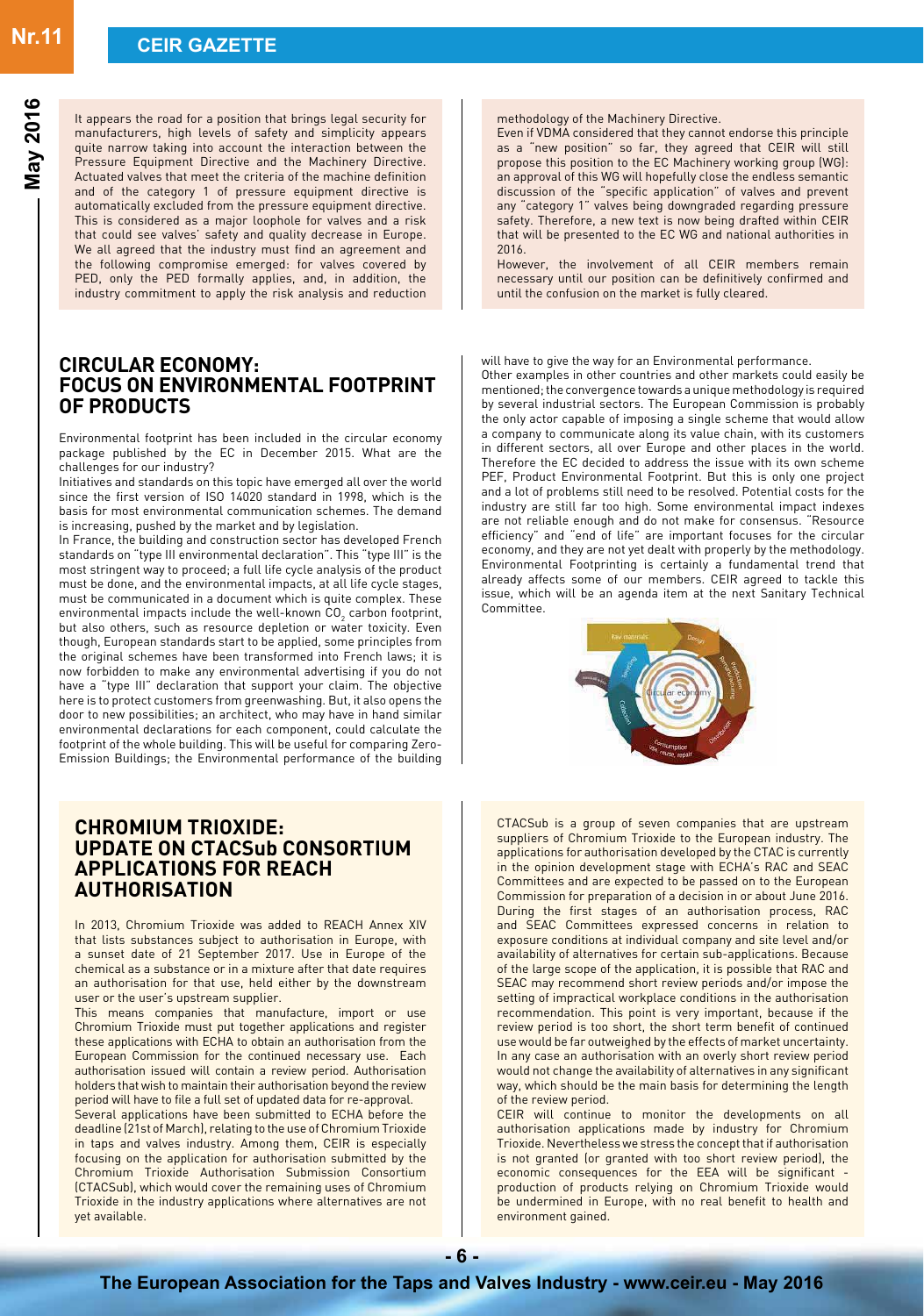# **New Regulation (EU) 2016/426 on appliances burning gaseous fuels**

As of 21 April 2018, Directive 2009/142/EC will be repealed by a new Regulation (EU) 2016/426 of the European Parliament and of the Council dated 9 March 2016 for appliances burning gaseous fuels and repealing Directive 2009/142/EC. By that date, the 28 pieces of national legislation transposing the current Directive will be replaced by one single piece of legislation.

### **Business Programme of the 3rd International Valve Industry Forum & Expo' 2016 has been confirmed**



Organizers confirmed the Business Programme of the 3rd International Valve Industry Forum & Expo' 2016 Pipeline valves for oil and gas industry, power engineering, communal and public utilities which will be held in Moscow, pavilion 75 of VDNH on June 21-23 2016.

Business programme is a key event of the Valve Industry Forum & Expo, its aim is a constructive dialogue between consumers and manufacturers of pipeline valves for oil and gas industry, power engineering, chemistry, housing and public utilities. This year organizers have replaced the format of the conferences and lectures. All the events have been organized to provide participants with the opportunity to discuss industry issues and

identify inter-industry cooperation. The Business Programme of the 3rd International Valve Industry Forum & Expo'2016 includes:

• Scientific and technical conference "InnoValve (Engineering innovations in the sphere of valve industry. Technical expertise of innovations)";

This Regulation is aligned to the New Legislative Framework and has been published in the Official Journal on 31st March 2016.

Regulation (EU) 2016/426 clarifies the requirements each gas appliance and fitting has to fulfil. The need for interpretation of the provisions of the Regulation is reduced through introduction of definitions for the sector specific terminology, used in order to facilitate the application of the legislation. The Regulation also introduces harmonised content for the communication of gas supply conditions in EU countries, enabling the design and construction of safe and correctly performing products.

- Discussion club "Ways to implement innovations in oil and gas industry facilities" http://valve-forum.ru/for-members/ events/event1/;
- Seminar "Structural assessment of pipeline valves during life-cycle phases. Technologies and equipment for production, diagnostics and repair";
- Round-table discussion "Technical requirements for pipeline valves on power facilities";
- Discussion club "Standardization in the Russian valve industry: <sup>g</sup>lobal integration or independent development?";
- Round-table discussion "Aggressive mediums: domestic manufacturing capacities";
- Seminar "Special aspects of process medium flow control".

Companies such as: "Gazprom neft" PJSC, "KINEF" ltd., "TeploEnergoProekt ltd., "InterRAO" PJSC, "Atomenergoproekt" JSC, Association "RusChlor", SRO "Neftegazhimproekt", "Metso" ltd., "NPO GAKS-ARMSERVIS", MosCKBA etc., and representatives of ASTM International will be amongst the coorganizers of the events.

The Motto of the Valve Industry Forum & Expo' 2016 – Forum for Professionals!

We invite specialists from the oil and gas industries, petrochemical industry, power engineering including nuclear power industry, chemistry, pharmaceutical, water supply systems and other consumers of valves to participate in the events which will be held in the pavilion 75 of VDNH on June 21-23, 2016.

We look forward to seeing you and your colleagues amongst the participants of the conference, seminar and discussion groups.

## **CEIR 2016-2017 upcoming events & meetings**

| CEIR Board                                          | 18 May 2016                                | Lyon [F]               |
|-----------------------------------------------------|--------------------------------------------|------------------------|
| CEIR ErP WG meeting                                 | June 2016 (tbc)                            | Frankfurt (D)          |
| <b>CEIR BIM Working Group</b>                       | 4 July 2016                                | Paris [F]              |
| VMA & VRC Annual Meeting                            | 21-23 September 2016                       | Rancho Mirage CA (USA) |
| PMI Spring Conference                               | 25-27 September 2016                       | San Diego CA (USA)     |
| BIM Workshop                                        | 3 October 2016                             | Birmingham (UK)        |
| <b>CEIR Marketing &amp; Communication Committee</b> | Autumn 2016 (tbc)                          |                        |
| <b>CEIR Sanitary Valves Technical Committee</b>     | Autumn 2016 (tbc)                          |                        |
| CEIR Industry & Building Valves Technical Committee | Autumn 2016 [tbc]                          |                        |
| VALVE WORLD EXPO 2016                               | 29 November-1 December 2016 Düsseldorf (D) |                        |
| <b>ISH 2017</b>                                     | 14-18 March 2017                           | Frankfurt (D)          |
| <b>CEIR Congress</b>                                | May / June 2017 (tbc)                      | Brussels (BE)          |

#### **The European Association for the Taps and Valves Industry - www.ceir.eu - May 2016**